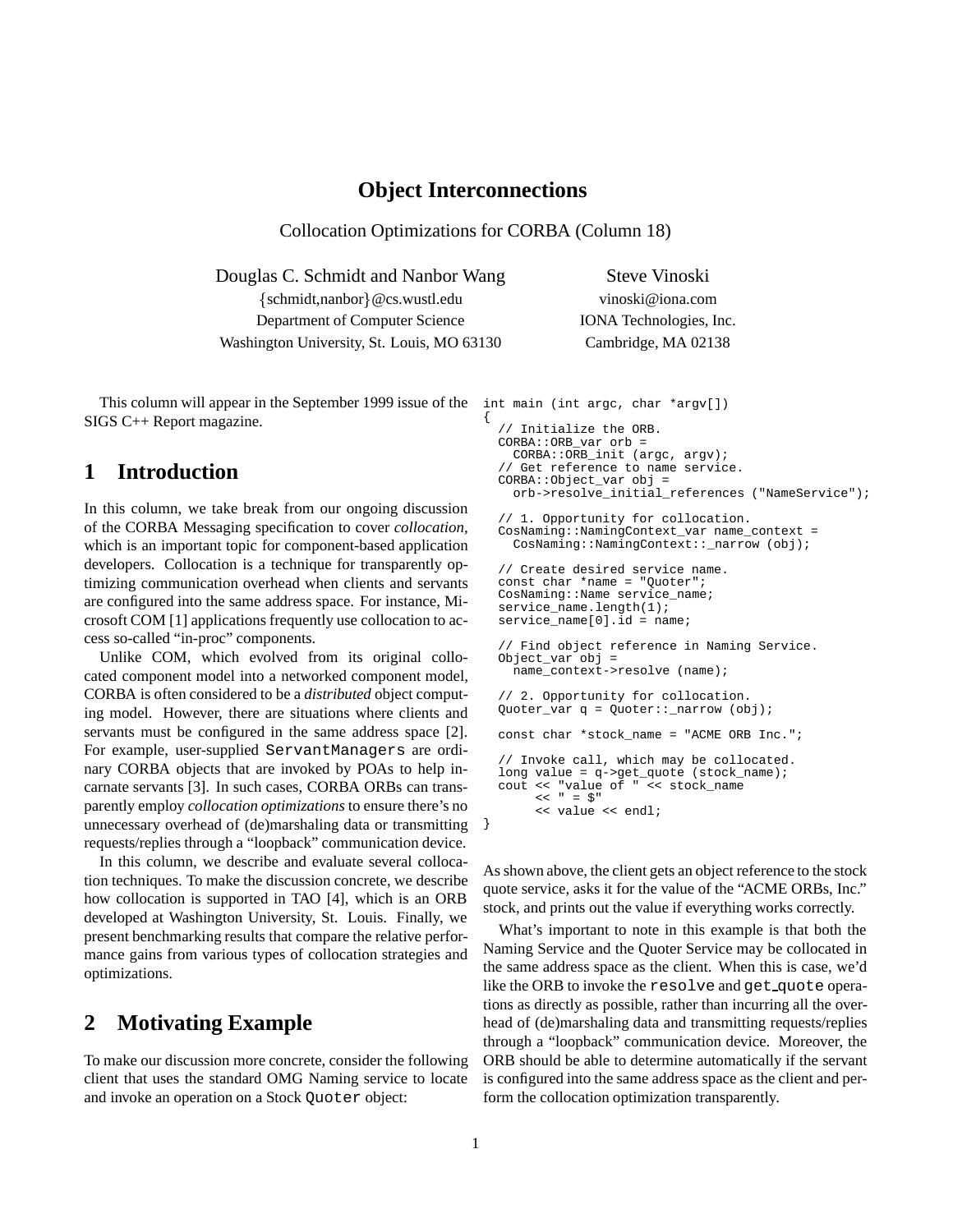# **3** Overview of Alternative Collocation Object Adapter the application uses. Fortunately, the BOA is **Techniques**

In this section we evaluate two general techniques for implementation collocation, which we term the *standard* technique and the *direct* technique.

#### **3.1 Standard Collocation**

This strategy uses a so-called "collocation-safe" stub to handle operation invocations on a collocated object. Invoking an operation via a collocation-safe stub ensures the following checks are performed:

- 1. Applicable client policies are used.
- 2. The server ORB (which may or may not be the ORB used by the invoking client) has not been shutdown.
- 3. Interceptors are invoked at the proper interception points.
- 4. The thread-safety of all ORB and POA operations.
- 5. The POA managing the servant still exists.
- 6. The POA Manager [5] of this POA is queried to make sure invocations are allowed on the POA's servants.
- 7. The servant for the collocated object is still active.
- 8. The POA:: Current's context is set up for this upcall.
- 9. The POA's policies, *e.g.*, the ThreadPolicy, LifespanPolicy, and ServantRetentionPolicy, are respected.

If after all these checks it is safe to invoke the operation, one implementation technique is to have the stub use the ServantBase exported from the server's POA, downcast it to the appropriate concrete servant type, and forward the operation directly to the servant operation. Collocation-safe stubs ensure that the POA: : Current is restored to its context before the current invocation began, various locks in POA and ORB are released, and the internal states of POA are restored after either a successful or unsuccessful operation invocation.

Because the collocated stubs must access the client ORB (*e.g.*, to determine which client policies are enabled) and the server ORB (*e.g.*, to access the object adapter for myriad of CORBA-compliant operations) the collocation-safe stubs must be able to communicate with both ORBs efficiently. Therein lies the rub, *i.e.*, going through all these steps can incur a non-trivial amount of overhead.

One potential drawback of using standard collocation strategy is that it requires the collocation-safe stubs to maintain knowledge about POA skeleton class names and hierarchies. Thus, if an ORB supports both a BOA and a POA, the IDL compiler must generate different stubs depending on which now obsolete in the current and future CORBA specifications. Therefore, users should be able to select what type of collocated stubs are generated by their IDL compiler.

#### **3.2 Direct Collocation**

To minimize the overhead of the standard collocation strategy outlined above, it is possible to implement collocation to forward all requests directly to the servant class. Thus, the POA is not involved at all. When implemented correctly, the performance of direct collocation should be competitive to that of a virtual method call on the servant operation.

However, although the direct strategy provides the maximum performance for collocated operation invocations, the following problems arise:

**ORB lifetime:** The ORB servicing the object can be shut down at any point. Invoking the collocated servant's operation directly will still succeed, even if the ORB has been shut down. This behavior is incorrect, however, since client's should receive exceptions if they invoke operations after ORBs have shut down.

**Object availability:** Depending on the policies used by the POA, an object can be activated and then later deactivated or removed from the POA completely. Since direct invocation does not check for the availability of an object, operation invocations can still "succeed" even after an object has been deactivated or removed from the POA. As with ORB lifetime, allowing this behavior violates the object management model provided by CORBA. Moreover, the results will be nonpredictable, at best, and disastrous, at worst, if an operation is invoked directly after a servant has been unregistered from the POA and deleted.

**POA Managers:** A POA Manager encapsulates the processing state of the POAs it is associated with. Using operations on the POA Manager, an application can cause requests for those POAs to be queued or discarded. Likewise, a POA can be put in the holding, discarding, or inactive state by its POA Manager. Making operation invocations directly on the servant implementations circumvents these mechanisms and prevents applications from controlling the rate at which incoming requests are dispatched by POA Managers and POAs.

**POA's threading policy:** To integrate non-thread-safe legacy software into newly developed systems, the POA specification defines a SINGLE THREADED policy. POAs using the SINGLE THREADED policy serialize the dispatching of incoming requests. Implementing collocated object optimization by directly invoking servant operations defeats this policy, which may cause race conditions if more than one thread dispatches upcalls simultaneously.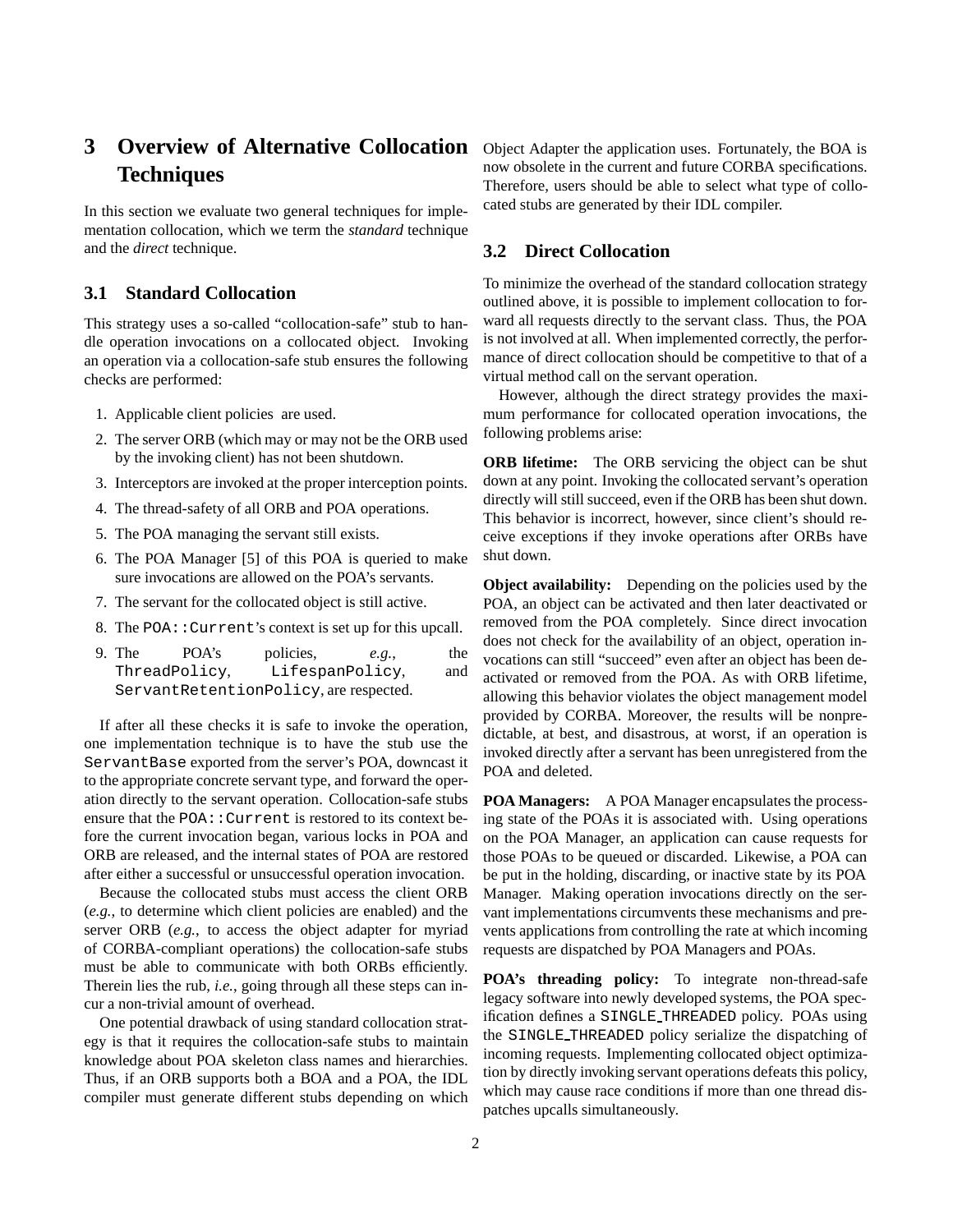**Interceptors:** Interceptors [6] allow application developers to specify additional code that is executed before or after normal operation code. These programmable interception points enable applications to perform security checks, provide debugging traps, maintain audit trails, etc. It is necessary that the ORB run these interceptors regardless of the collocation of the client and the server. Direct collocated calls bypass interceptor invocations, which can break local/remote transparency and cause security violations.

**Upcall contexts:** The CORBA specification mandates that certain pseudo-objects, such as POA::Current, servicespecific contexts, RequestID, and other Current-derived objects be available during an upcall. These pseudo-objects provide the context for the request that's currently being serviced. If a request is invoked directly on a servant, these pseudo-objects will either not exist or will return incorrect information for the current request context.

**Location transparency:** An object can migrate among ORBs. Remote operation invocations can receive a LOCATE FORWARD reply to any request invocation. When forwarding occurs, the client ORB is responsible for transparently delivering the current request and subsequent requests to the location denoted by the new object reference returned in the LOCATE FORWARD reply. An operation invocation to a collocated object may be forwarded to a remote object. Likewise, a remote operation invocation can be forwarded back to a collocated object. For collocation to work transparently, location forwarding must be supported by the ORB's collocation mechanism.

**Servant management:** The POA makes a clear distinction between a CORBA object and its servant [5]. Specifically, a single CORBA object may be incarnated by multiple servants over its lifetime. Likewise, a single servant might incarnate multiple CORBA objects simultaneously. Applications can use ServantManagers to cause the POA to incarnate objects on-demand when requests arrive for them. In many cases, servants do not exist outside the context of a request invocation, *e.g.*, they can be destroyed by the ServantManager as soon as they complete the request. Direct collocation assumes that the lifetime of a servant is the same as the lifetime of the object it incarnates, and further assumes that an object reference to a collocated object can be implemented as a C++ pointer.<sup>1</sup> Because these lifetimes are indeed separate, however, such object references can easily become dangling C++ pointers when the servant is destroyed.

**Dynamic object management:** Some clients use the Dynamic Invocation Interface (DII). The DII is essentially a generic stub that allows clients to build requests at run-time, without requiring the client to have interface-specific stubs compiled in. Similarly, some servers implement their CORBA objects using the Dynamic Skeleton Interface (DSI). The DSI allows objects to receive requests without requiring the server to have interface-specific skeletons compiled in. Direct collocation assumes that both clients and objects are implemented using static stubs and skeletons, respectively, thus disallowing collocation optimizations in the dynamic case and penalizing DII- and DSI-based applications.

**Priority inversion:** Collocated operation invocations are run in the client's thread-of-control. Therefore, directly invoking an operation on a collocated object can cause *priority inversions*, which occurs when lower-priority threads block higher-priority threads from executing [7]. Proper mechanisms must be in place to set up and restore the running thread's priority based on both the client and server's priority policies.

**Oneway semantics:** Oneway calls are supposed to allow the client to proceed without worrying whether the call was actually delivered to the target object and without waiting for the object to carry out the request. Because collocated oneway calls are invoked within the client's thread of control, oneway invocations turn into synchronous invocations, thus blocking the client for the duration of the invocation.

As described above, the direct collocation strategy breaks the CORBA object model in many ways. Fortunately, it is possible to implement collocation in ORBs that can perform relatively well, while still preserving all the semantics of the CORBA object model. The following section discusses various techniques for achieving these qualities.

# **4 Implementing Collocation – A Case Study**

To support collocation optimizations transparently, an ORB must be able to identify an object's location without explicit application intervention. To complicate matters, however, clients can obtain object references in several ways, *e.g.*, from a CORBA Naming Service, a Trading Service, or from a Lifecycle Service generic factory operation. Likewise, clients can use string to object to convert a stringified interoperable object reference (IOR) into an object reference.

Regardless of how an object reference is obtained, the ORB must create a proxy or stub for the object in the caller's address space. To ensure locality transparency, therefore, an ORB's collocation optimization must automatically determine if an object is collocated with the caller. If it is, the ORB returns a collocated proxy/stub that implements collocation; if it is not,

<sup>&</sup>lt;sup>1</sup>Most pre-POA ORBs make this assumption and implement object references in this manner.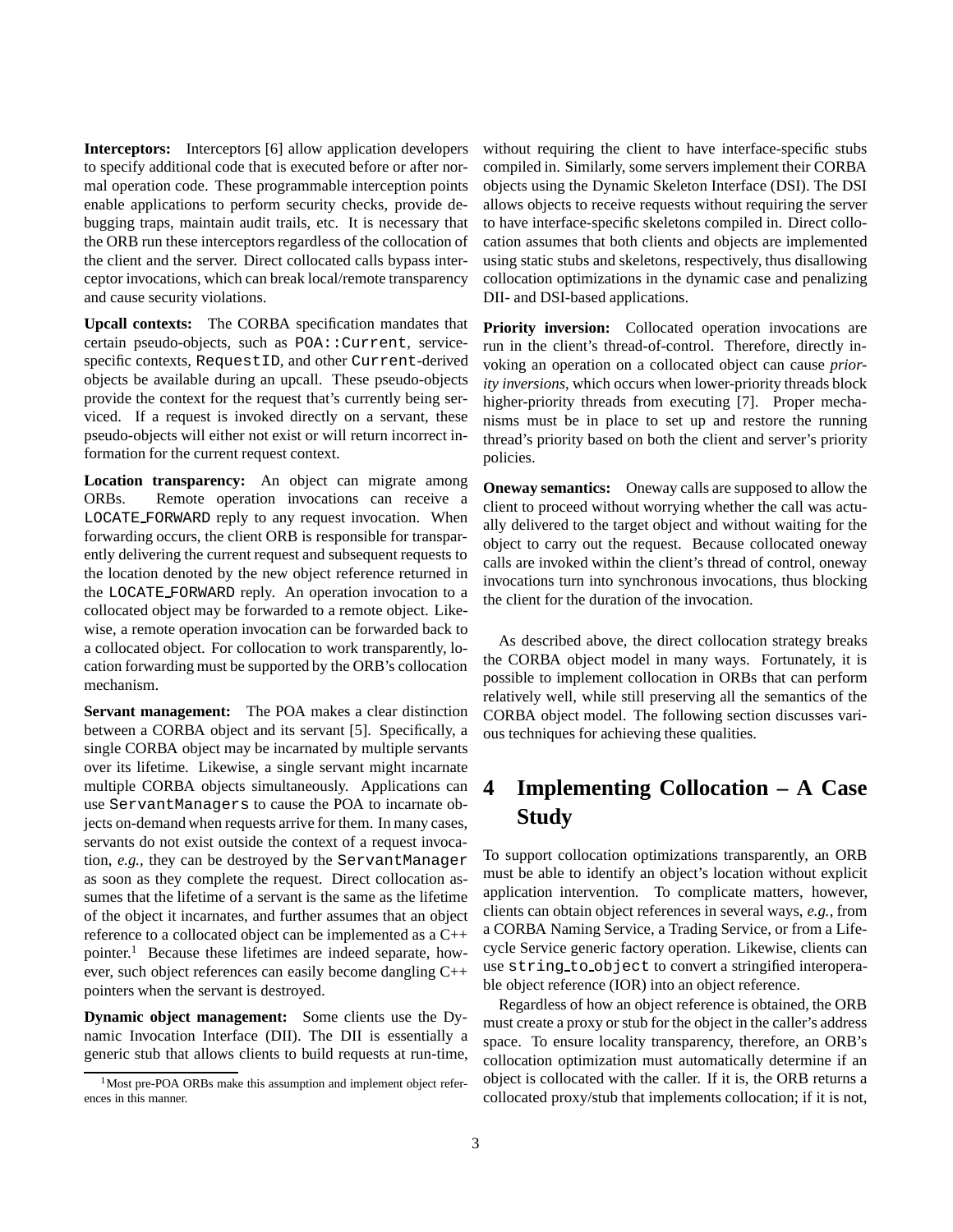the ORB returns a proxy/stub that handles remote calls to a distributed object.

To concretely illustrate how collocation works, this section describes how to optimize collocated client/servant configurations using techniques in TAO [4], which is an open-source, real-time ORB developed at Washington University, St. Louis.

### **4.1 Overview of TAO's Collocation Optimizations**

TAO supports both *standard* and *direct* collocation strategies by creating different collocation stub implementations when an object reference is demarshaled according to a user-selectable flag. TAO uses the standard collocation strategy by default. However, the actual collocation strategy used by the TAO ORB can be set by passing the correct argument into CORBA::ORB\_init via TAO's -ORBCollocationStrategy Direct/Thru POA option.

TAO's two strategies are outlined below:

**Thru POA:** In TAO, the standard collocation strategy is called "Thru POA" to reflect the fact that operation invocations using this strategy always go through the POA. The Thru POA strategy is the default collocation strategy in TAO. In this strategy, a collocation-safe stub is used to handle operation invocations on a collocated object. Invoking an operation on this type of collocated stub ensures:

- 1. The server ORB (which may or may not be the same ORB as the clients') has not been shut down, by querying the servant's ORB which the stub refers to.
- 2. The thread-safety of all ORB and POA operations by grabbing the necessary locks.
- 3. The POA managing the servant still exists by looking up the servant through the POA; this operation also ensures that the proper ServantLocator or the ServantActivator is called if the POA is using such policies.
- 4. The POA Manager of this POA is queried to make sure upcalls are allowed to be performed on the POA's servants.
- 5. The servant for the collocated object is still active.
- 6. The POA::Current's context is setup for this upcall.
- 7. The POA's threading policy is respected by querying the POA's threading policy.

If it is safe to invoke the operation, the stub uses the ServantBase exported from the server's POA, downcasts it to the appropriate concrete servant type, and forwards the operation directly to the servant operation. Collocation-safe stubs ensure that the POA:: Current is restored to its previous context before the current invocation, and various locks in POA and ORB are released, either after a successful or an unsuccessful operation invocation.

**Direct:** In this TAO-specific extension, the collocation class forwards all requests directly to the servant class, *i.e.*, the POA is not involved at all. However, this implementation does not support the following standard POA features: (1) the POA::Current is not setup, (2) interceptors are bypassed, (3) POA Manager state is ignored, (4) Servant Managers are not consulted, (5) etherealized servants can cause problems, (6) location forwarding is not supported, and (7) the POA's Thread Policy is circumvented. As shown in Figure 4, supporting all these standard features decreases collocation performance. Therefore, TAO provides the Direct strategy that is optimized for real-time applications with very stringent latency requirements.

### **4.2 Implementing TAO's Collocation Optimizations**

Figure 1 shows the classes used in TAO to support both *standard* and *direct* collocation strategies. The stub and skeleton



Figure 1: TAO's POA Mapping and Collocation Class

classes shown in Figure 1 are required by the POA specification, though the collocation class is specific to TAO's collocation implementation. Collocation is transparent to the client because the client only knows about the abstract interface and never uses the collocation class directly. As with remote operation invocations, the ORB Core is responsible for locating servants and ensuring that the collocated stub class, rather than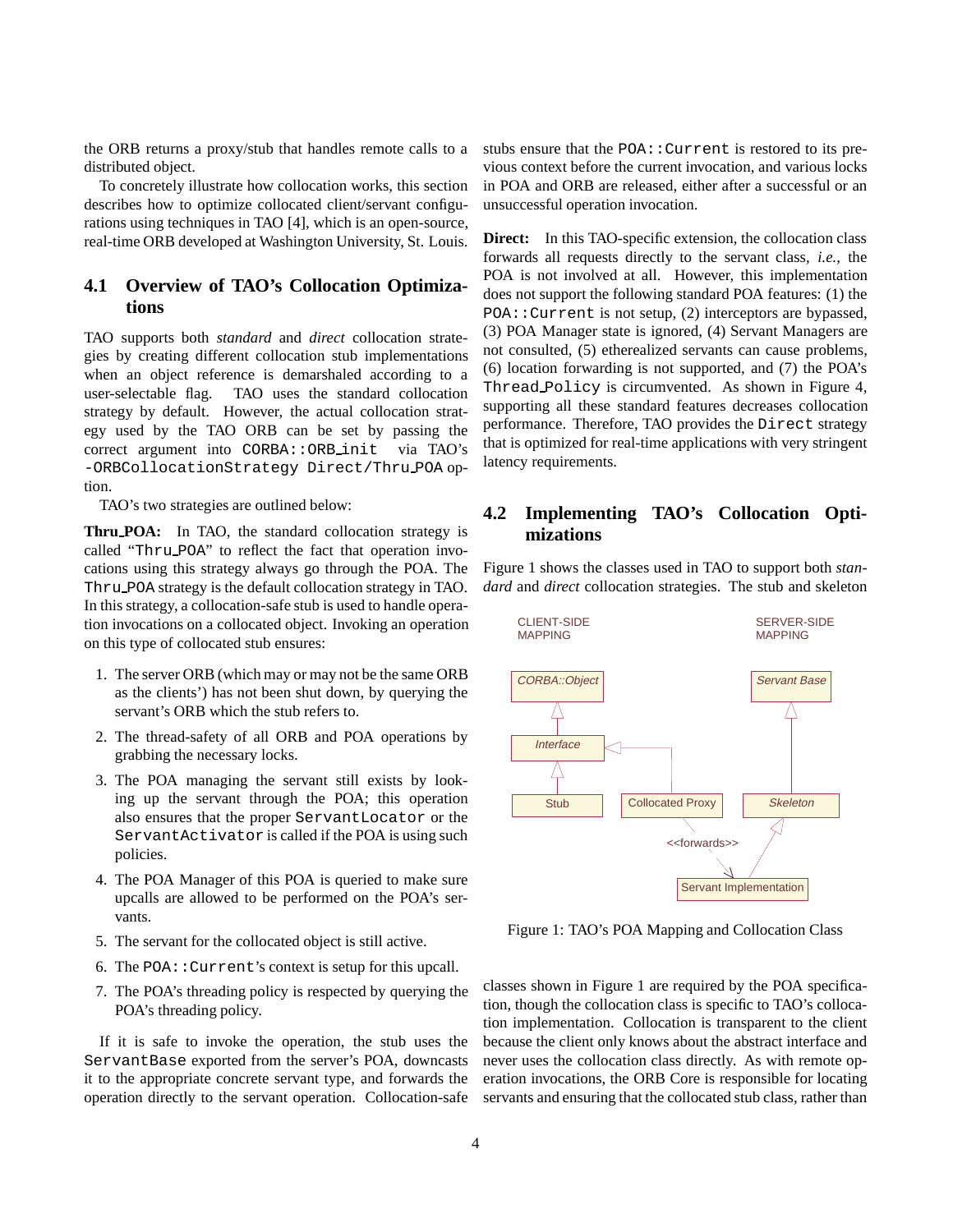the remote stub class, is used by a client when the servant resides in the same address space.

The specific steps used by TAO's collocation optimizations are described below:

**Step 1 – Determining collocation:** To determine if an object reference is collocated, TAO's ORB Core maintains a *collocation table*. Figure 2 shows the internal structure for collocation table management in TAO. Each collocation table maps



Figure 2: Class Relationship of TAO's Collocation Tables

an ORB's transport endpoints to its RootPOA. In the case of IIOP, for example, endpoints are specified using TCP/IP fport number, host name  $\{$  tuples.

Multiple ORBs can reside in a single CORBA application process. Each ORB can support multiple transport protocols and accept requests from multiple transport endpoints. Therefore, TAO maintains multiple collocation tables to handle all transport protocols used by ORBs within a single process. Because different protocols have different addressing formats, maintaining protocol-specific collocation tables allows TAO to strategize and optimize the lookup mechanism for each protocol.

**Step 2 – Obtaining a reference to a collocated object:** A client acquires an object reference either by resolving an imported IOR using string to object or by demarshaling an incoming object reference. In either case, TAO examines the corresponding collocation tables according to the profiles carried by the object to determine if the object is collocated or not. If the object is collocated, TAO performs the steps shown in Figure 3 to obtain a reference to the collocated object.

When the standard collocation strategy is enabled, the ORB only checks if the imported object reference is collocated or not when it resolves the object reference. To determine this, TAO examines the endpoint information in the collocation table maintained by TAO's ORB Core. If the imported object reference refers to a collocated object, an object reference with



Figure 3: Finding a Collocated Object in TAO

the collocation-safe stub is generated. This stub contains information about the Object Adapter and server ORB associated with the object.

When TAO is configured to use the direct collocation strategy, the ORB resolves an imported object reference using the steps shown in Figure 3. To resolve an object reference **(1)**, the ORB checks **(2)** the collocation table maintained by TAO's ORB Core to determine if any object endpoints are collocated. If a collocated endpoint is found the RootPOA corresponding to the endpoint is returned. Next, the matching Object Adapter is queried for the servant, starting at its RootPOA **(3)**. The ORB then instantiates a generic CORBA::Object **(4)** and invokes the narrow operation on it. If a servant is found, the ORB's narrow operation **(5)** invokes the servant's narrow operation **(6)** and a collocated stub is instantiated and returned to the client **(7)**. Finally, clients invoke operations **(8)** on the collocated stub, which forwards the operation to the local servant via a direct virtual method call.

If the imported object reference is not collocated either operation **(2)** or **(3)** will fail. In this case, the ORB invokes the is a operation to verify that the remote object matches the target type. If the test succeeds, a remote stub is created and returned to the client and all subsequent operations are distributed. Thus, the process of selecting collocated stubs or non-collocated stubs is completely transparent to clients and is performed only when the object reference is created.

**Step 3 – Performing collocated object invocations:** Collocated operation invocations in TAO borrow the client's thread to execute the servant's operation. Therefore, they are executed within the client thread at its thread priority. Although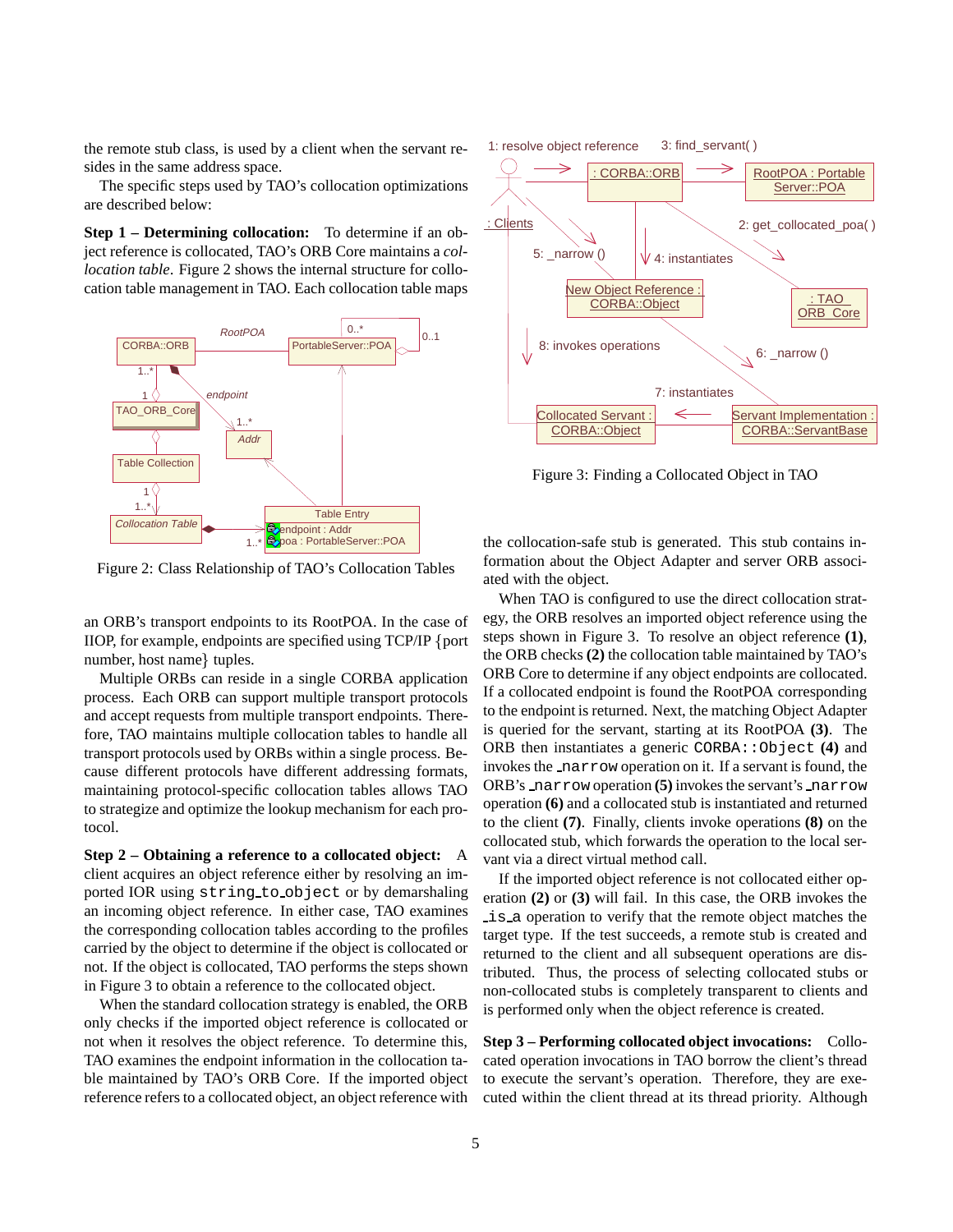executing an operation in the client's thread is very efficient, it is undesirable for certain types of real-time applications [8]. For instance, priority inversion can occur when a client in a lower priority thread invokes operations on a collocated object that would otherwise be serviced by a higher priority thread.

Therefore, to provide greater access control over the scope of TAO's collocation optimizations applications can associate different access policies to endpoints so they only appear collocated to certain priority groups. Since endpoints and priority groups in many real-time applications are statically configured, this access control lookup imposes no additional overhead.

# **5 Performance Results**

To measure the performance gain from TAO's collocation optimizations, we ran server and client threads in the same process. The platforms used to benchmark the test program were a quad-CPU 300 Mhz UltraSparc-II running SunOS 5.7 and a dual-CPU 333 Mhz Pentium-II running Microsoft Windows NT 4.0 with SP5. To compare performance systematically, the test program was run with the standard collocation strategy, the direct collocation strategy, as well as with neither collocation optimization, *i.e.*, using remote stubs via the loopback network interface. To compare the performance gain of collocation optimizations to the optimal performance, we also measured the time to perform the exact same task by making direct virtual function calls on the skeleton class.

Figure 4 shows the performance improvement, measured in calls-per-second, using TAO's collocation optimizations. Each operation cubed a variable-length sequence of longs that contained 4 and 1,024 elements, respectively. The performance





of operation invocations improves dramatically when servants are collocated with clients. With the standard optimization, we obtain a performance improvement of 3,000% to 6,000% comparing to the case when the calls are made thru the local loopback device.

As shown in Figure 4, the larger the size of arguments passed by the operations, the bigger the performance gain achieved by using collocation. Comparing the benchmarking results, note that there is  $130\% \sim 180\%$  performance gain when switching from the standard strategy to the direct strategy. This performance boost is achieved by skipping the various ORB and POA operations discussed earlier. The size of the arguments does not have a significant effect on the performance. Finally, if the operations are made directly by calling the skeleton methods, less than 5% of performance gain is incurred by avoiding an extra virtual method call.

These results illustrate that by using direct collocation optimizations, invocations on collocated CORBA objects are almost comparable to invocations on virtual methods of ordinary C++ objects.

## **6 Concluding Remarks**

One of CORBA's early influences was Spring [9], which was designed from the ground up as an OO OS by Sun in the late '80s and early '90s. CORBA 1.x [10] borrowed heavily from Spring concepts and features, including its IDL syntax and semantics, its use of object references [11], and its strict separation of interface from implementation. Ironically, it took several years for CORBA implementations to adopt another key Spring feature, *collocation*, which can be used to transparently decouple the overhead of communicating with an object from how and when an object's servant(s) are configured into a server process.

In an earlier column [3], we illustrated how advanced POA features like Servant Managers can be used to configure and instantiate servants into server processes very late in the design lifecycle, *i.e.*, dynamically at run-time. The use of collocation makes these advanced POA features even more powerful since they allow the ORB to determine an optimal configuration transparently to applications.

The standard collocation strategy described in this column is completely CORBA compliant. It respects the availability of targeting objects and the threading policy that manages the targeting object. The direct collocation policy optimization is not entirely compliant with the CORBA standard, though it provides more efficient collocated operation invocations. However, both collocation strategies are much more efficient than using remote stubs that transmit data via the loopback network interface.

While collocation optimizations apply to normal object im-